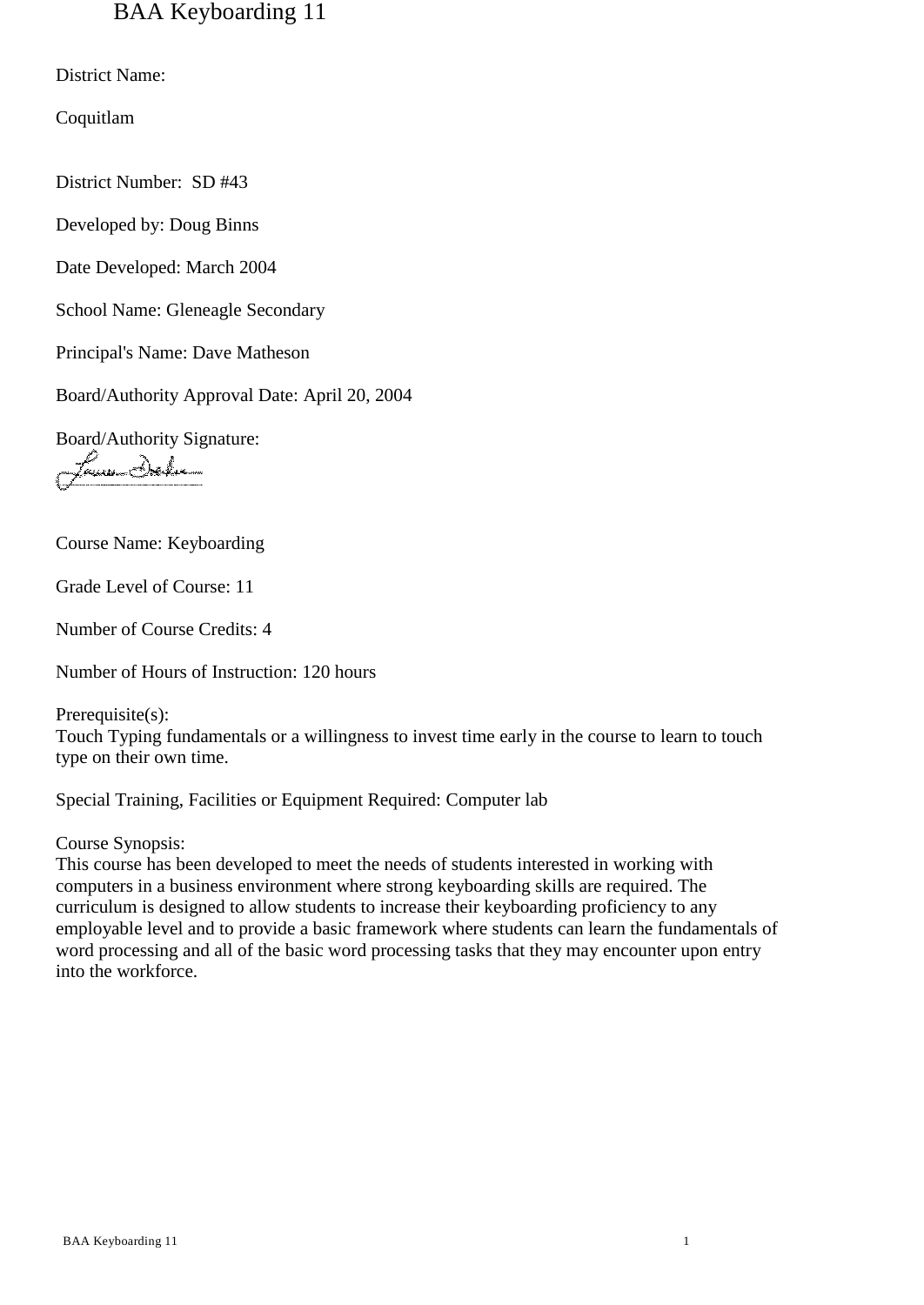# **Rationale:**

Some students are looking ahead to what they would like to do for a living once they leave school. Most people are very aware that their ability to keyboard is extremely important in many occupations. Students may already be looking forward to an occupation that requires strong keyboarding skills. This course has been developed to meet the needs of these students who are interested in a career that requires strong keyboarding skills. This course provides the background knowledge, skills, and attitudes required to enter the work force. Students will receive a wall certificate that is accepted as proof of their degree of keyboarding proficiency at all local post-secondary institutions.

# **Organizational Structure:**

| Unit/Topic Title |                                                  | <b>Time</b> |
|------------------|--------------------------------------------------|-------------|
| Unit 1           | Windows NT operation system                      | 5 hours     |
| Unit 2           | Develop Alphabetic security                      | 25 hours    |
| Unit 3           | Basic Word Processing                            | 15 hours    |
| Unit 4           | Word Processing Applications: Business Letters   | 25 hours    |
| Unit 5           | Word Processing Applications: Business Reports   | 25 hours    |
| Unit 6           | Word Processing Applications: Office Simulations | 15 hours    |
| Unit?            | Key Skills Reinforcement and Assessment          | 15 hours    |
|                  |                                                  |             |

**Total Hours 120 hours**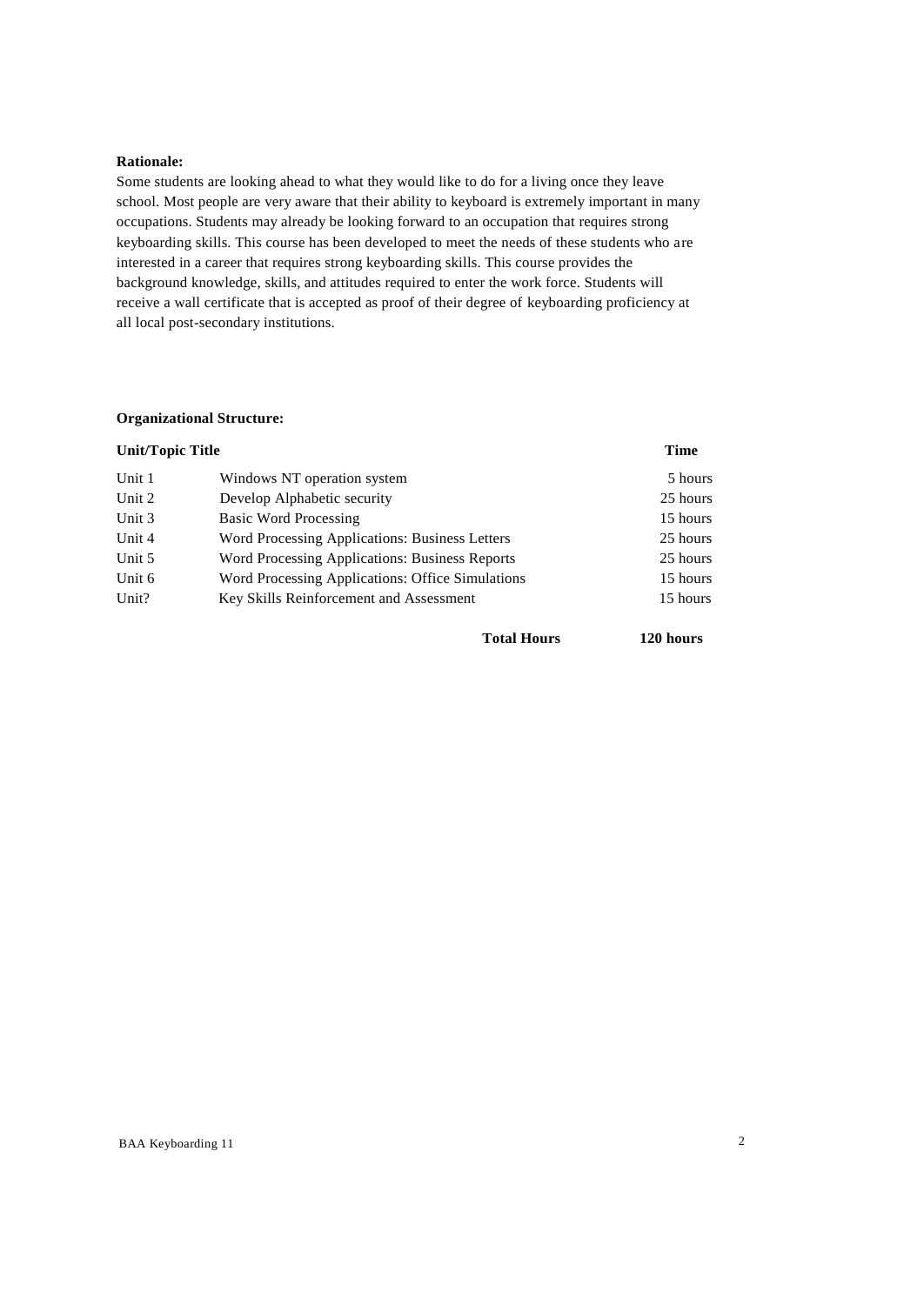# **Unit/Topic/Module Descriptions:**

### **Unitl: Windows NT Operating System 5 hours**

Over the course of this unit student will develop competent network/file management skills

# **Curriculum Organizer - Windows NT Operating System Terminology**

*It is expected that students will:*

• identify all parts of a window, common tool bars and buttons, file properties, and the uses of each Terminology and common Glossary terms used in this course.

# **Curriculum Organizer - Windows NT Operating System**

*It is expected that students will:*

• create shortcuts, name tblders/files, move folders/files, create directory trees.

#### **Curriculum Organizer - NT Driver's Test Practice**

*It is expected that students will:*

• answer at a 75% competency rate, a set of questions on the NT Workstation.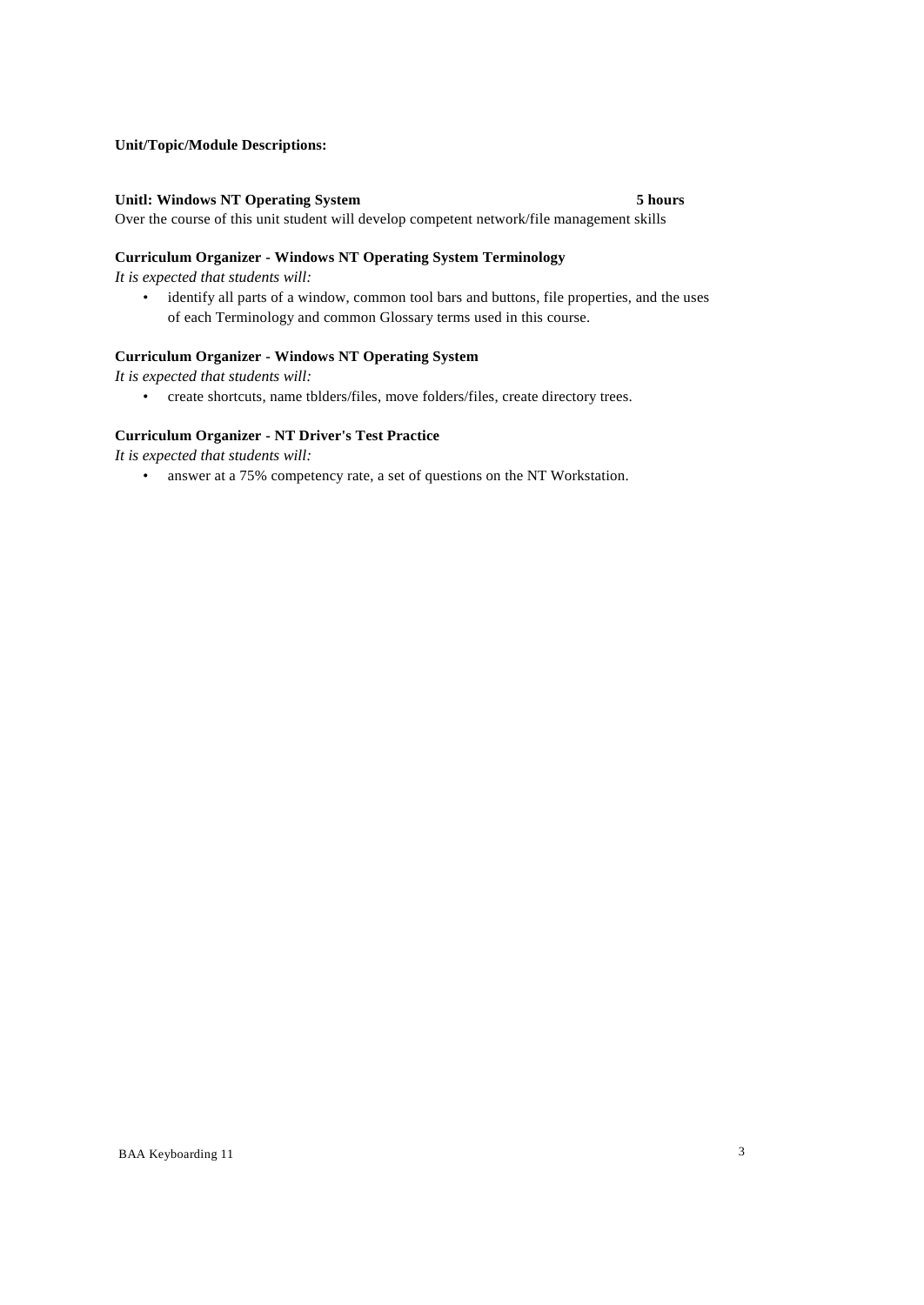# **Unit 2: Develop alphabetic security 25 hours**

Students will become familiar with the theory of skill acquisition related to keyboarding. They will learn why and how keyboarding proficiency are attained and will be given time to practice these skills

# **Curriculum Organizer - Alphabetic Security**

*It is expected that students will:*

• identify all alphabetic and common symbol keys using the All the Right Type software. In addition, students will reinforce correct typing body and hand posture, key stroking techniques. Advanced students will begin numeric security work.

#### **Curriculum Organizer - Alphabetic Proficiency**

*It is expected that students will:*

• demonstrate their proficiency to a 40 WAM level through a sequence of diagnostic tests, remedial and enriched practice, and post-tests using the Cortez Peters Championship . Keyboarding Drills. Practice includes concentration, accuracy development and speed development.

### **Curriculum Organizer - Rhythm Development**

*It is expected that students will:*

• develop their ability to type rhythmically using audio tape drills - shown to increase keyboarding skills dramatically.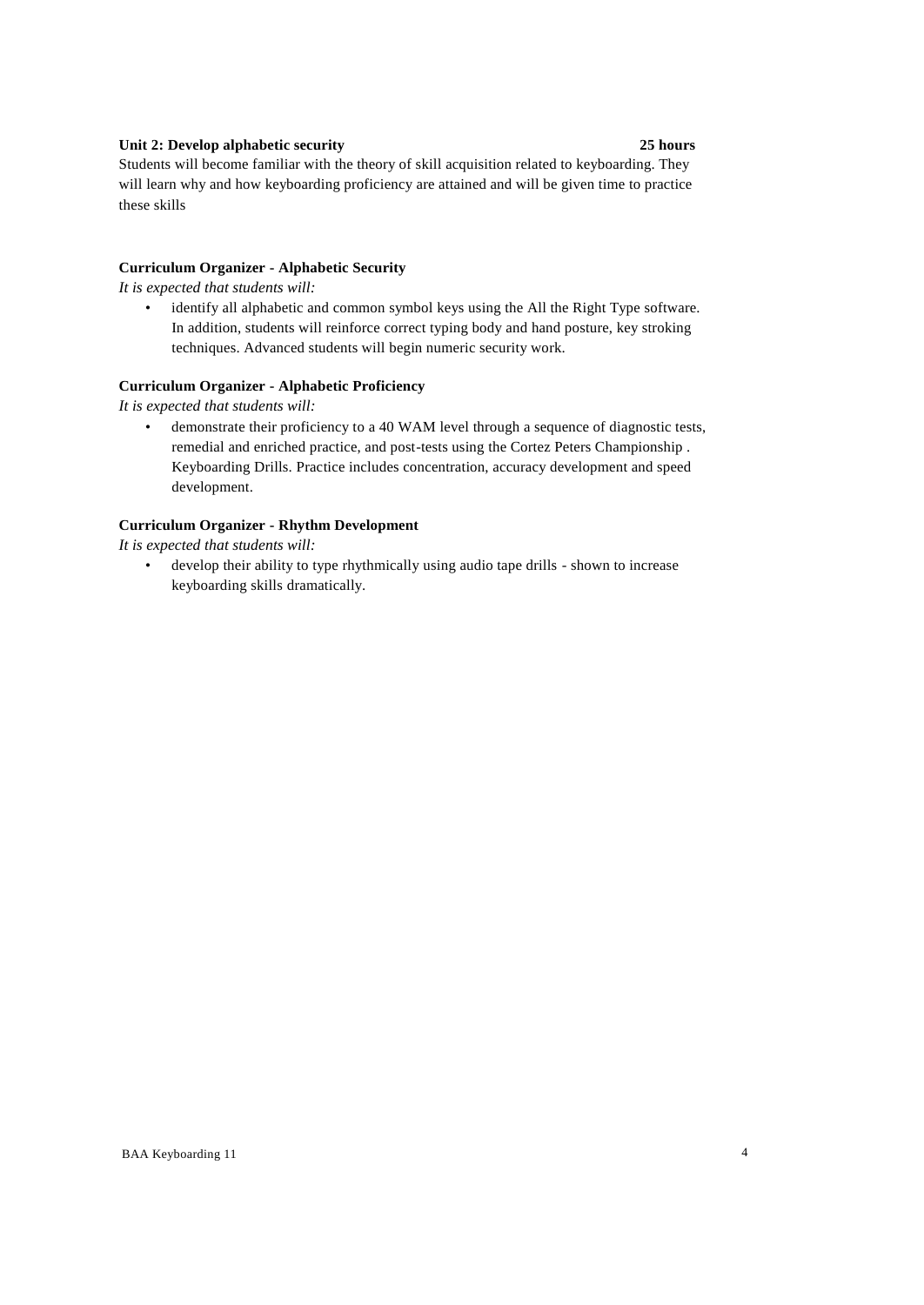# **Unit 3: Basic Word Processing 15 Hours**

In this unit students will begin to develop a working understanding of word processing and report creation

# **Curriculum Organizer - File Management**

*It is expected that students will:*

• create folders, save, rename and move files, including printing and network printing.

#### **Curriculum Organizer - File Setup**

*It is expected that students will:*

• complete basic page setup procedures and page/section breaks.

### **Curriculum Organizer - Keyboarding**

*It is expected that students will:*

• enter and edit text, spell check, and proofread, including basic language tools included with the word processing program.

# **Curriculum Organizer - Formatting**

*It is expected that students will:*

• complete all text and paragraph formats.

### **Curriculum Organizer - Displays**

*It is expected that students will:*

• create word tables and tables using tab settings.

#### **Curriculum Organizer - Creating Reports**

*It is expected that students will:*

• create Title Pages, Table of Contents, page formatting, footnotes and bibliographies.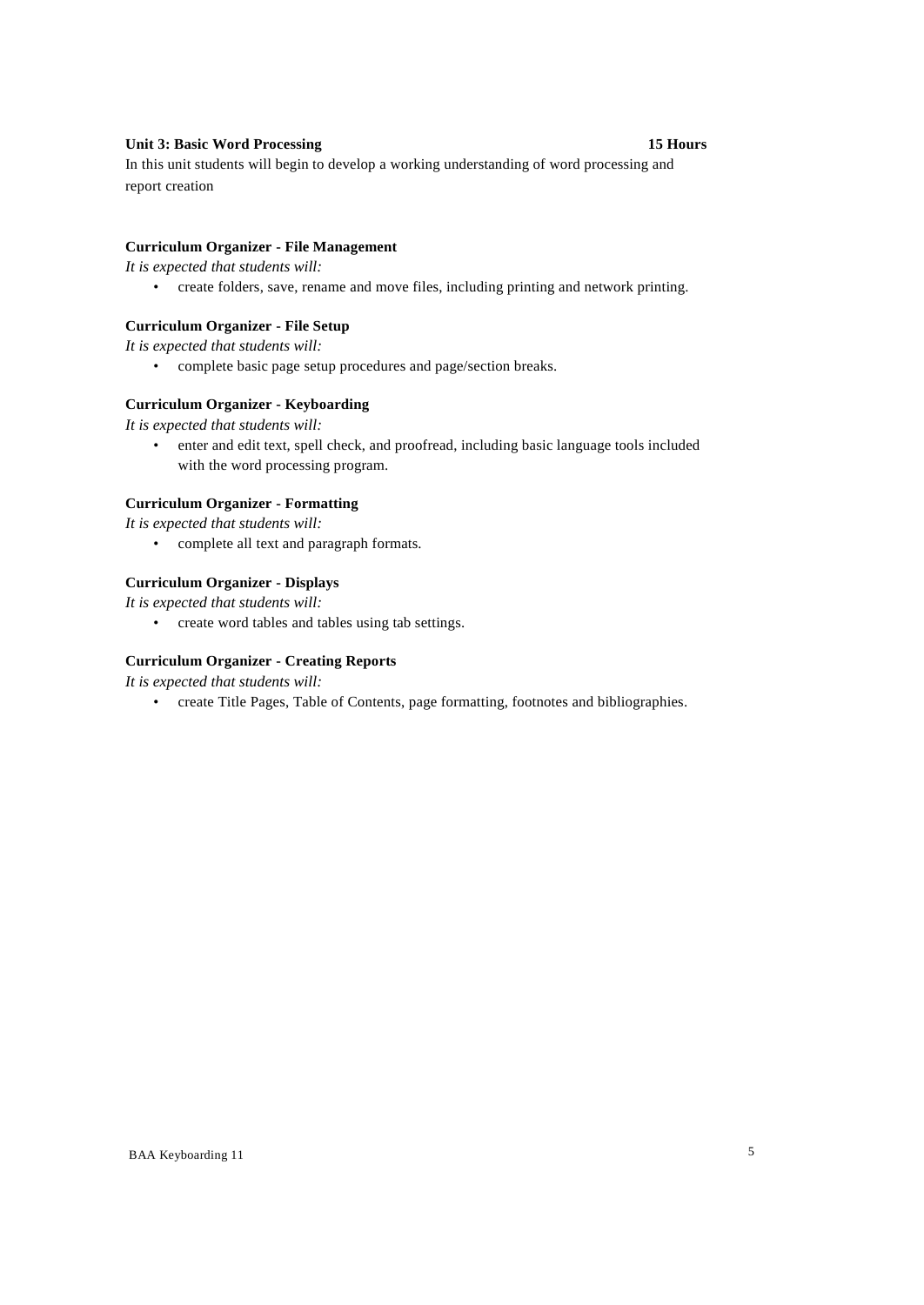# **Unit 4: Word Processing Applications: Business Letters 25 hours**

Students will develop a basic level of competency in creating single and mail merge business and personal business letters

### **Curriculum Organizer - Business Language**

*It is expected that students will:*

• demonstrate the use of correct business language, punctuation, spacing, tense, syntax and capitalization in business letters.

# **Curriculum Organizer - Business Letter Parks**

*It is expected that students will:*

• identify and recall all business letter parts, including spacing requirements.

#### **Curriculum Organizer - Personal Business Letters**

*It is expected that students will:*

• demonstrate the use of keying inside addresses, salutations, body text, complimentary close and return address.

### **Curriculum Organizer - Block Letters**

*It is expected that students will:*

• demonstrate the use of adjusting line lengths and margins, inside addresses, salutations, body text and complimentary close and return address.

#### **Curriculum Organizer - Stationary**

*It is expected that students will:*

• demonstrate the use of templates to create block letters.

#### **Curriculum Organizer - Letter Formats**

*It is expected that students will:*

• demonstrate the use of differing letter format styles, including block and modified block letters.

#### **Curriculum Organizer - Notations**

*It is expected that students will:*

• demonstrate the use of subject lines, attention lines, copy notations and enclosures.

#### **Curriculum Organizer - Proof Readers Symbols**

*It is expected that students will:*

read, use and correct proof-readers symbols in letters.

# **Curriculum Organizer - Envelopes**

*It is expected that students will:*

• create and print envelopes as part of a letter file in correct format.

#### **Curriculum Organizer - Mail Merge**

*It is expected that students will:*

• create data tables, form letters, field place holders in documents and then merge documents to create mail merge documents.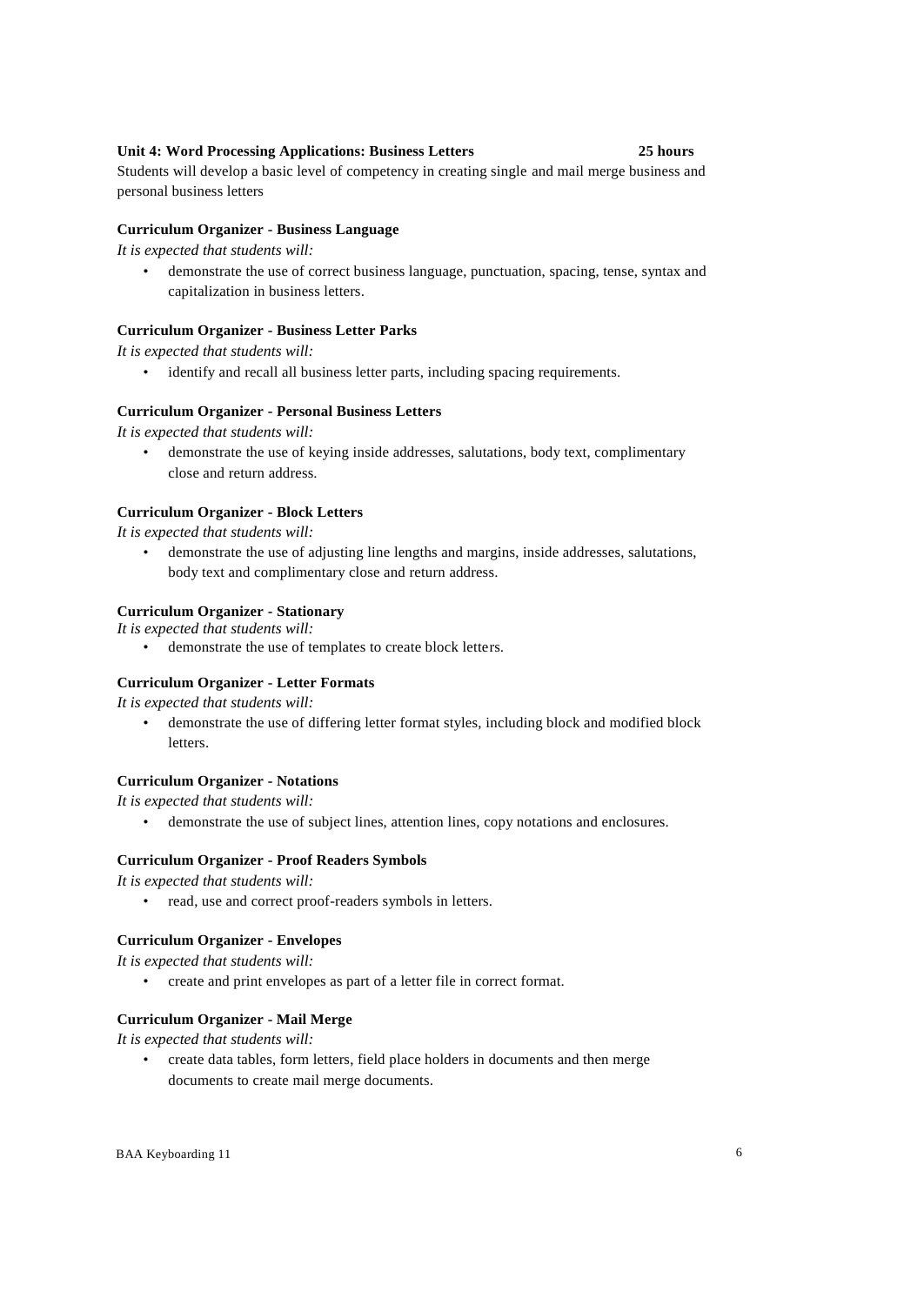### **Unit 5: Word Processing Applications: Business Reports 25 hours**

In this unit students will develop a basic level of competency in creating business reports in various formats.

# **Curriculum Organizer - Business Language**

*It is expected that students will be able to:*

- demonstrate the correct versions of similar sounding words.
- correctly use various punctuation, including: comma, colon, semi-colon, dash, and quotation marks.

### **Curriculum Organizer - Unbound Reports**

*It is expected that students will be able to:*

- set margins and change margins for differing pages by creating sections
- format titles and headings correctly.
- create headers correctly.
- correctly format sources in reports.
- create reference pages.
- format multi-page reports.
- format long quotes.
- format title pages.

#### **Curriculum Organizer - Business Reports**

*It is expected that students will be able to:*

- set correct margins, complete a series of bound reports, starting with one page and ending with multi-page reports.
- demonstrate the use of keying, copying, editing, formating, and moving footnotes.
- demonstrate the use of creating a table of contents both by using a template and manual formatting.
- make necessary adjustments for single space reports.
- make necessary adjustments for top bound reports.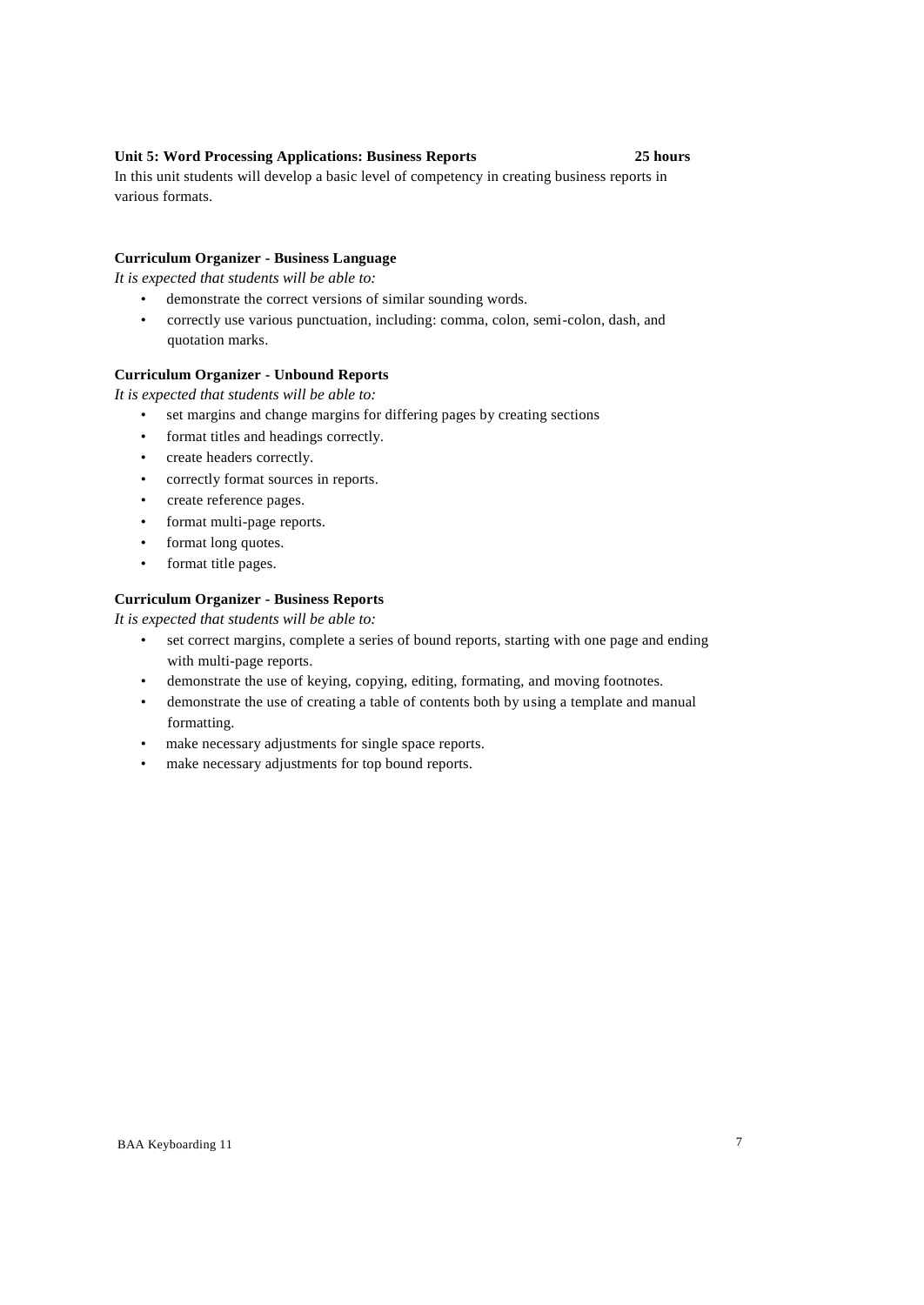# **Unit 6: Word Processing Applications: Office Simulations 10 hours**

Production Projects: This unit will introduce students to the world of work and the types of production projects that they can expect to handle in their vocation.

# **Curriculum Organizer - Office Simulations**

*It is expected that students will:*

• create a complete production report that will include an interoffice memo, a cover letter, several reports and a letter of transmittal.

### **Instructional Component:**

- Direct instruction/lecture
- Interactive software
- Individual instruction
- **Projects**

# **Assessment Components:**

- Effective formative assessment via:
	- o Clearly articulated and understood learning intentions and success criteria
	- o Questions posed by students, peers and teachers to move learning forward Discussions and dialogue
	- o Feedback that is timely, clear and involves a plan
	- o Students are resources for themselves and others peer and self-assessment
	- o Student ownership

Formative assessment used to adapt learning experiences and inquiry plans on an on-going basis to meet specific learning goals.

Development, awareness and action, based upon metacognition intended to lead to learner independence and self-coaching.

### Summative Assessment:

Summative assessments will be determined as students demonstrate proficiency/mastery toward particular learning outcomes. Summative assessments and final grades will reflect the following:

- Students will work collaboratively with the teacher to determine summative achievement on assignments and letter grades based upon dialogue, and evidence of learning
- Behaviour and work habits will NOT be included when determining letter grades
- Marks will not be deducted for late work
- Extra credit and bonus marks will not be awarded
- Plagiarizing will not result in reduced marks/grades –the student will be required to demonstrate their learning authentically
- Attendance will not be considered toward letter grade
- Only individual learning demonstrated –no group marks will be used to determine grades
- Letter grades will reflect learning towards the learning outcomes articulated above
- Letter grades will be based upon criteria provided/agreed upon toward the learning outcomes
- Letter grades will be determined in relation to the learning outcomes not in comparison to the achievement of other students
- Poor work will not be assessed towards grades students will only be assessed on quality work
- Professional judgment and evidence will be used to determine final letter grade in consultation with the student
- Zeros will not be assigned to missed assignments all required assignments must be completed
- Formative or practice towards learning outcomes will not be included in final grade assessment
- Most recent evidence toward learning outcomes will be used to assign letter grades learning is not averaged over time